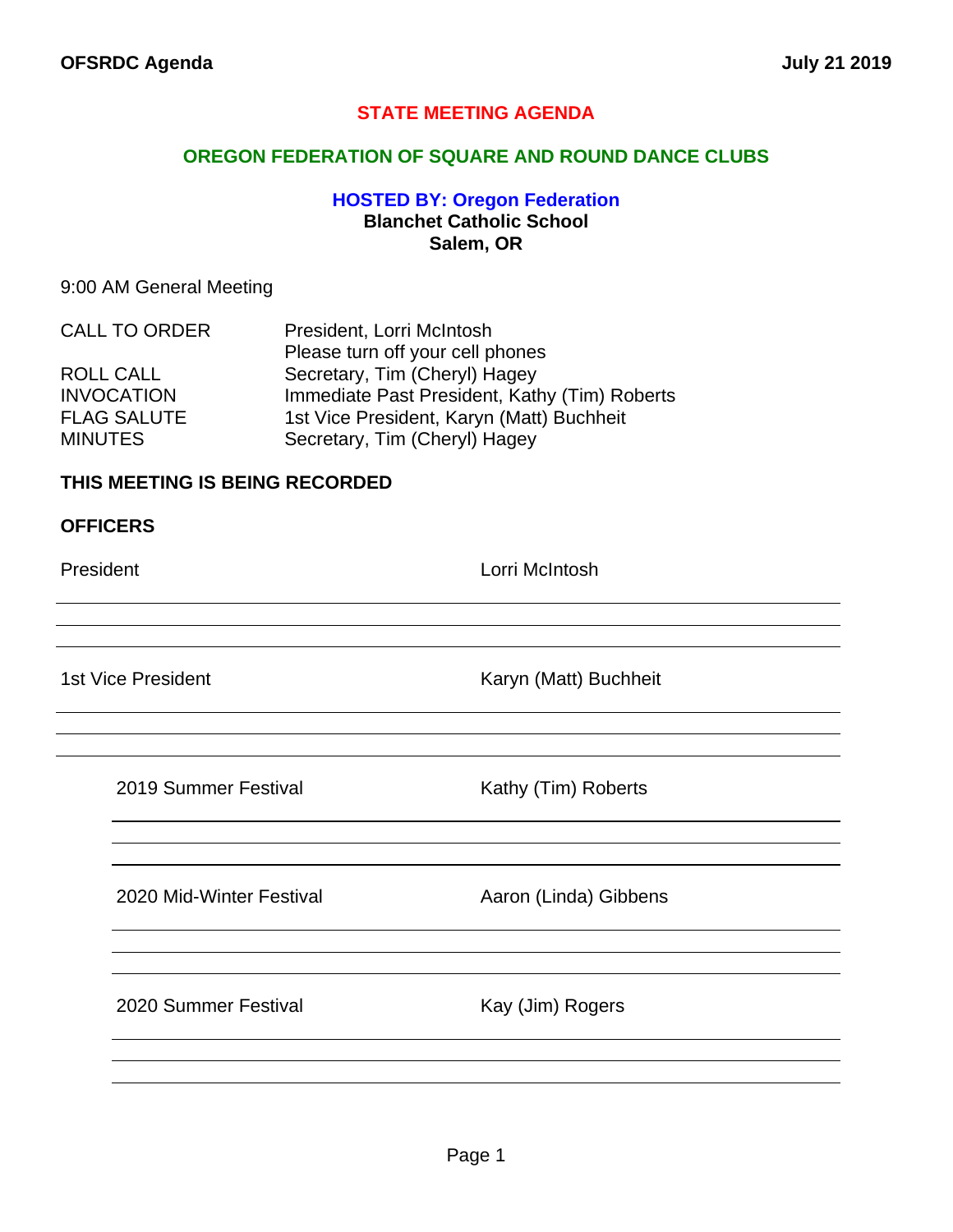|           | 2021 Mid-Winter Festival      | Lisa Kious           |  |
|-----------|-------------------------------|----------------------|--|
|           |                               |                      |  |
|           | <b>Oregon Federation News</b> | Tim (Kathy) Roberts  |  |
|           |                               |                      |  |
|           | 2nd Vice President            | Gary (Joyce) Clark   |  |
|           |                               |                      |  |
| Secretary |                               | Tim (Cheryl) Hagey   |  |
|           |                               |                      |  |
| Treasurer |                               | Lane (Marie) Clem    |  |
|           |                               |                      |  |
|           | Membership                    | Patty (Dave) Cooper  |  |
|           |                               |                      |  |
|           | Insurance                     | Marilyn (Ron) Schmit |  |
|           |                               |                      |  |
|           | <b>Past President</b>         | Kathy (Tim) Roberts  |  |
|           |                               |                      |  |
|           | <b>APPOINTED OFFICERS</b>     |                      |  |
|           | Parliamentatian               | Tim (Kathy) Roberts  |  |
|           |                               |                      |  |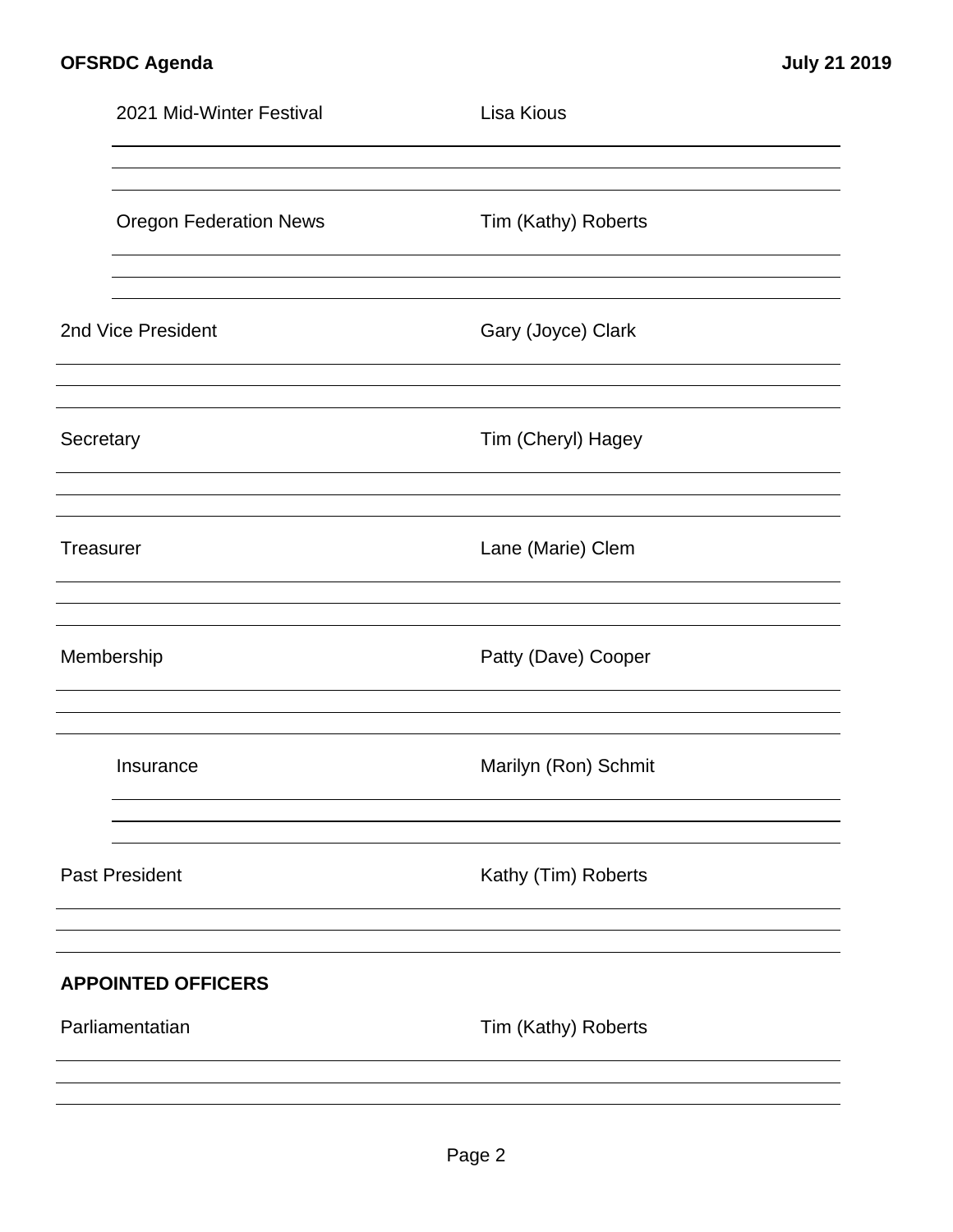| <b>Education/Publicity</b>  | Kathy (Tim) Roberts   |
|-----------------------------|-----------------------|
| Historian                   | Marilyn (Ron) Schmit  |
| <b>COMMITTEE CHAIRS</b>     |                       |
| <b>BMI/ASCAP</b>            | <b>Ralph Lambert</b>  |
| <b>Youth Activities</b>     | Karyn (Matt) Buchheit |
| <b>ORDTA</b>                | Tami Helms (Tim Keck) |
| <b>Round Dance Sreening</b> | Tami Helms (Tim Keck) |
| <b>Caller Liaison</b>       | Janienne Alexander    |
| Webmaster                   | Tim (Kathy) Roberts   |
| <b>State Fair</b>           | Marilyn (Ron) Schmit  |
|                             |                       |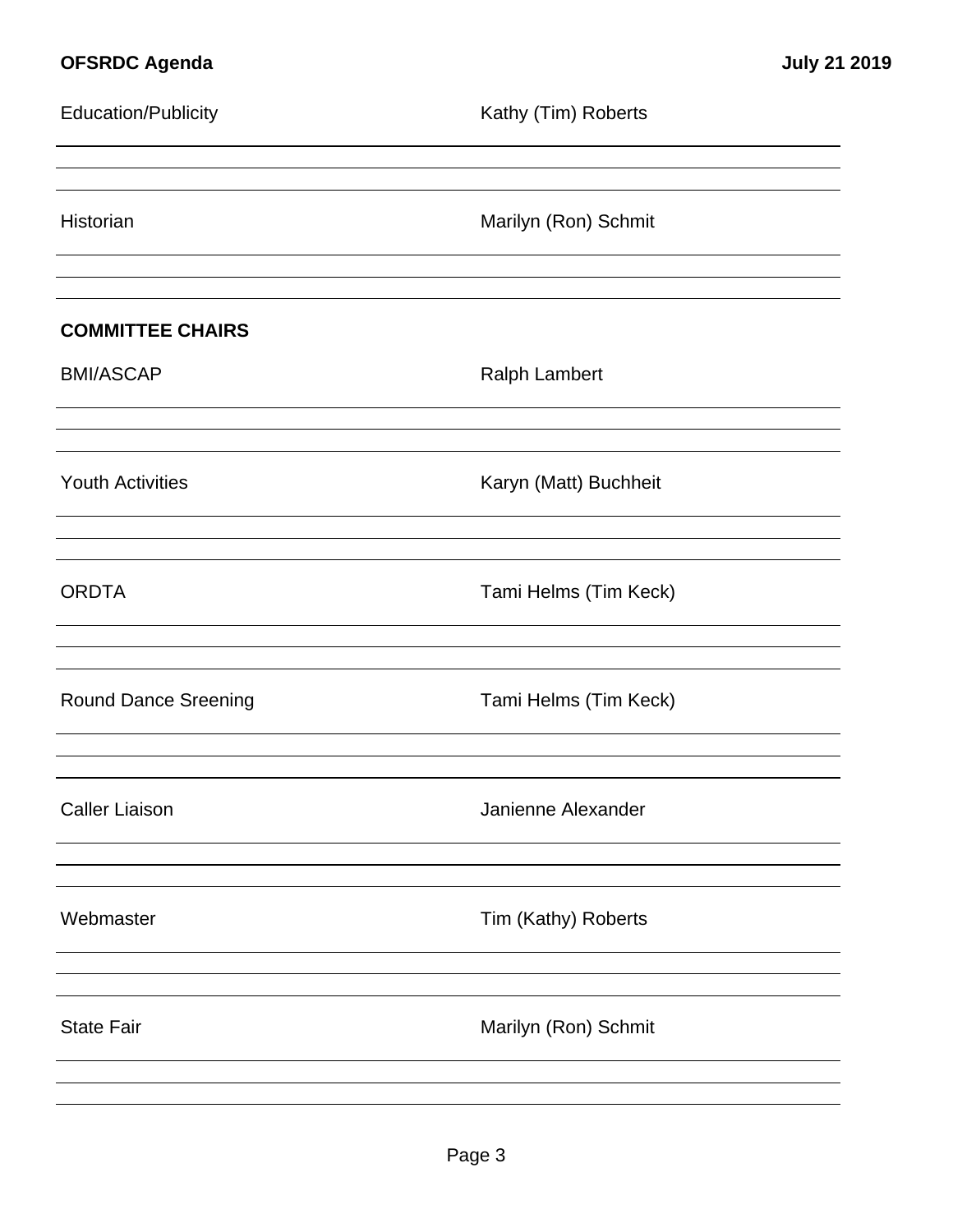| <b>Background Check</b><br><b>Delegate Meeting</b> |                                                             | Tim (Kathy) Roberts                                                            |
|----------------------------------------------------|-------------------------------------------------------------|--------------------------------------------------------------------------------|
|                                                    |                                                             | Roberta (Phil) Claudson                                                        |
| <b>OLD BUSINESS</b>                                |                                                             |                                                                                |
| Α.                                                 | membership.                                                 | Results of election on constitutional amendment to accept line dance clubs for |
| <b>B.</b>                                          |                                                             |                                                                                |
| <b>RECESS</b>                                      |                                                             |                                                                                |
| <b>NEW BUSINESS</b>                                |                                                             |                                                                                |
| Α.                                                 | Motion to accept P&P changes for background check committee |                                                                                |
| B.                                                 |                                                             |                                                                                |
| <b>DELEGATES</b>                                   |                                                             |                                                                                |
|                                                    | <b>Blue Mountains Council</b>                               | David (Sally) Stutzman                                                         |
|                                                    | <b>Central Oregon Council</b>                               | <b>Kippen Parret</b>                                                           |
|                                                    |                                                             |                                                                                |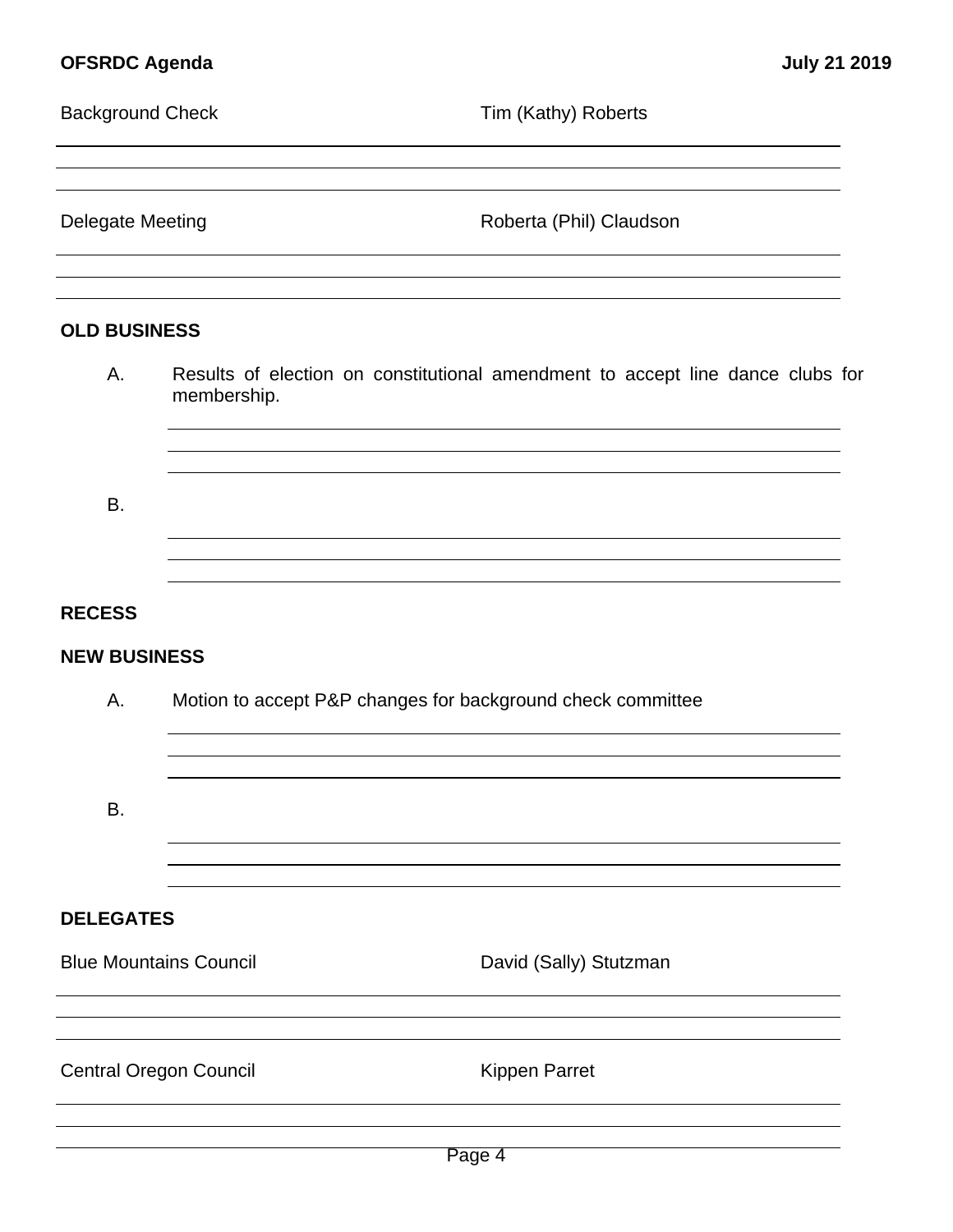# **OFSRDC Agenda July 21 2019**

| <b>Emerald Empire Council</b>      | Zola (Ray) Jones        |  |  |
|------------------------------------|-------------------------|--|--|
| Interstate Highlanders             | Cece (Sarge) Glidewell  |  |  |
| Mid-Willamette Area                | Julia Buchheit          |  |  |
| <b>Portland Area Council</b>       | <b>Betty Chipps</b>     |  |  |
| Rogue-Sis-Q Council                | Roberta (Phil) Claudson |  |  |
| <b>South Coast Council</b>         | Pat (Cherie) Cox        |  |  |
| <b>Tualatin Valley Council</b>     | Mary Schneider          |  |  |
| Umpqua Area Council                | Frank (Rita) Schuchard  |  |  |
| <b>ACTIVE GOODWILL AMBASSADORS</b> |                         |  |  |

Dale & Kathy Worthington

<u> 1980 - Johann Barbara, martxa alemaniar a</u>